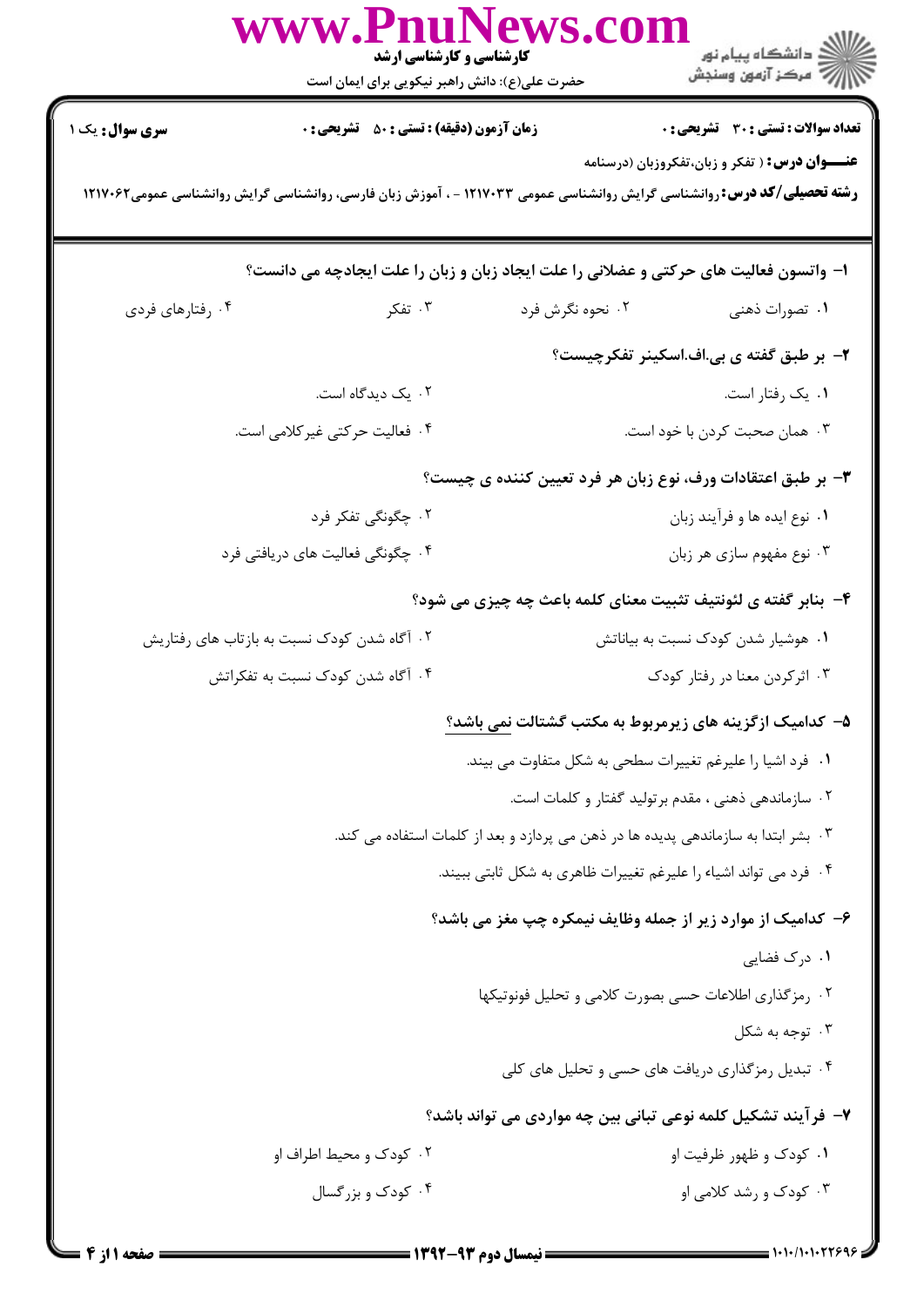|                                                                                                                                                                                          | www.Pn<br><b>کارشناسی و کارشناسی ارشد</b><br>حضرت علی(ع): دانش راهبر نیکویی برای ایمان است             |                                                                       | ڪ دانشڪاه پيام نور<br>/> مرڪز آزمون وسنڊش            |  |
|------------------------------------------------------------------------------------------------------------------------------------------------------------------------------------------|--------------------------------------------------------------------------------------------------------|-----------------------------------------------------------------------|------------------------------------------------------|--|
| <b>سری سوال : ۱ یک</b>                                                                                                                                                                   | <b>زمان آزمون (دقیقه) : تستی : 50 ٪ تشریحی : 0</b>                                                     |                                                                       | <b>تعداد سوالات : تستي : 30 ٪ تشريحي : 0</b>         |  |
| <b>عنـــوان درس:</b> تفکر و زبان،تفکروزبان (درسنامه )<br><b>رشته تحصیلی/کد درس:</b> روانشناسی گرایش روانشناسی عمومی ۱۲۱۷۰۳۳ - ، آموزش زبان فارسی، روانشناسی گرایش روانشناسی عمومی۱۲۱۷۰۶۲ |                                                                                                        |                                                                       |                                                      |  |
|                                                                                                                                                                                          |                                                                                                        | ۸− درچه سنی گفتار خودمدارانه جای خود را به″ گفتاراجتماعی ″شده می دهد؟ |                                                      |  |
| ۰۴ در سن ۸-۶ سالگی                                                                                                                                                                       | ۰۳ در سن ۷-۵ سالگی                                                                                     | ۰۲ در سن ۸–۷ سالگی                                                    | ۰۱ در سن۷-۶ سالگی                                    |  |
|                                                                                                                                                                                          |                                                                                                        | ۹– مکالمات خودجوش کودکانه در آغازسه سالگی شامل چه پرسش هایی است؟      |                                                      |  |
| ۰۴ پرسش های کلامی                                                                                                                                                                        | ۰۳ پرسش های اقتضایی                                                                                    | ۰۲ پرسش های مستقیم                                                    | ۰۱ پرسش های موقعیتی                                  |  |
|                                                                                                                                                                                          |                                                                                                        |                                                                       | ∙ا− رگه های معنایی زبان درچه سنی درکودکان رخ می دهد؟ |  |
| ۰۴ دریک سال اول                                                                                                                                                                          | ۰۳ در سال سوم                                                                                          | ۰۲ درحين تولد                                                         | ۰۱ در دو سال اول                                     |  |
|                                                                                                                                                                                          |                                                                                                        |                                                                       | 11- قالب های ذهنی چه نوع از روان بنه ها هستند؟       |  |
| ۰۴ نظری                                                                                                                                                                                  | ۰۳ نقشی                                                                                                | ۰۲ فردی-رمزی                                                          | ۱. شخصی                                              |  |
|                                                                                                                                                                                          | ۱۲- به گفته برخی از روانشناسان رشد شناختی و سازگاری اجتماعی از طریق کدامیک ازموارد زیر انجام می پذیرد؟ |                                                                       |                                                      |  |
|                                                                                                                                                                                          | ۰۲ درون سازي                                                                                           |                                                                       | ۰۱ فرآیند درون سازی و برون سازی                      |  |
|                                                                                                                                                                                          | ۰۴ درون سازی و تغییرهای بنیادی                                                                         |                                                                       | ۰۳ برون سازی                                         |  |
|                                                                                                                                                                                          |                                                                                                        | ۱۳- طبق نتیجه گیری قیسلین (۱۹۵۲)،تفکرخلاق مستلزم یک دوره چیست؟        |                                                      |  |
|                                                                                                                                                                                          | ۰۲ نهفتگی در تفکر همگرا                                                                                |                                                                       | ۰۱ اشراق                                             |  |
|                                                                                                                                                                                          | ۰۴ فرو رفتگی در زیر آب                                                                                 |                                                                       | ۰۳ آمادگی در برابر سختی                              |  |
|                                                                                                                                                                                          |                                                                                                        |                                                                       | ۱۴- کلمه "جزیره"چگونه مفهومی است؟                    |  |
| ۰۴ رابطه ای                                                                                                                                                                              | ۰۳ غیر ترکیبی                                                                                          | ۰۲ ترکیبی                                                             | ۰۱ مستقل                                             |  |
|                                                                                                                                                                                          |                                                                                                        | ۱۵– عمده ترین راهبرد در یادگیری مفهوم های کلاسیک چیست؟                |                                                      |  |
|                                                                                                                                                                                          | ۰۲ فرضیه آزمایی                                                                                        |                                                                       | ۰۱ یادگیری از روی مفهوم های احتمالاتی                |  |
| ۰۴ یادگیری از روی نمونه ها                                                                                                                                                               |                                                                                                        |                                                                       | ۰۳ گويا بودن مفهوم                                   |  |
| ۱۶- برطبق عقیده ی گاتری شکل های پیچیده فعالیت کودک را می توان درغالب چه چیزی خلاصه کرد؟                                                                                                  |                                                                                                        |                                                                       |                                                      |  |
|                                                                                                                                                                                          | ۰۲ مجموعه عادتها                                                                                       |                                                                       | ۰۱ تقلید صورت                                        |  |
|                                                                                                                                                                                          | ۰۴ مكانيسم تجزيه تحليل                                                                                 |                                                                       | ۰۳ فعالیت ذهنی                                       |  |
|                                                                                                                                                                                          |                                                                                                        |                                                                       |                                                      |  |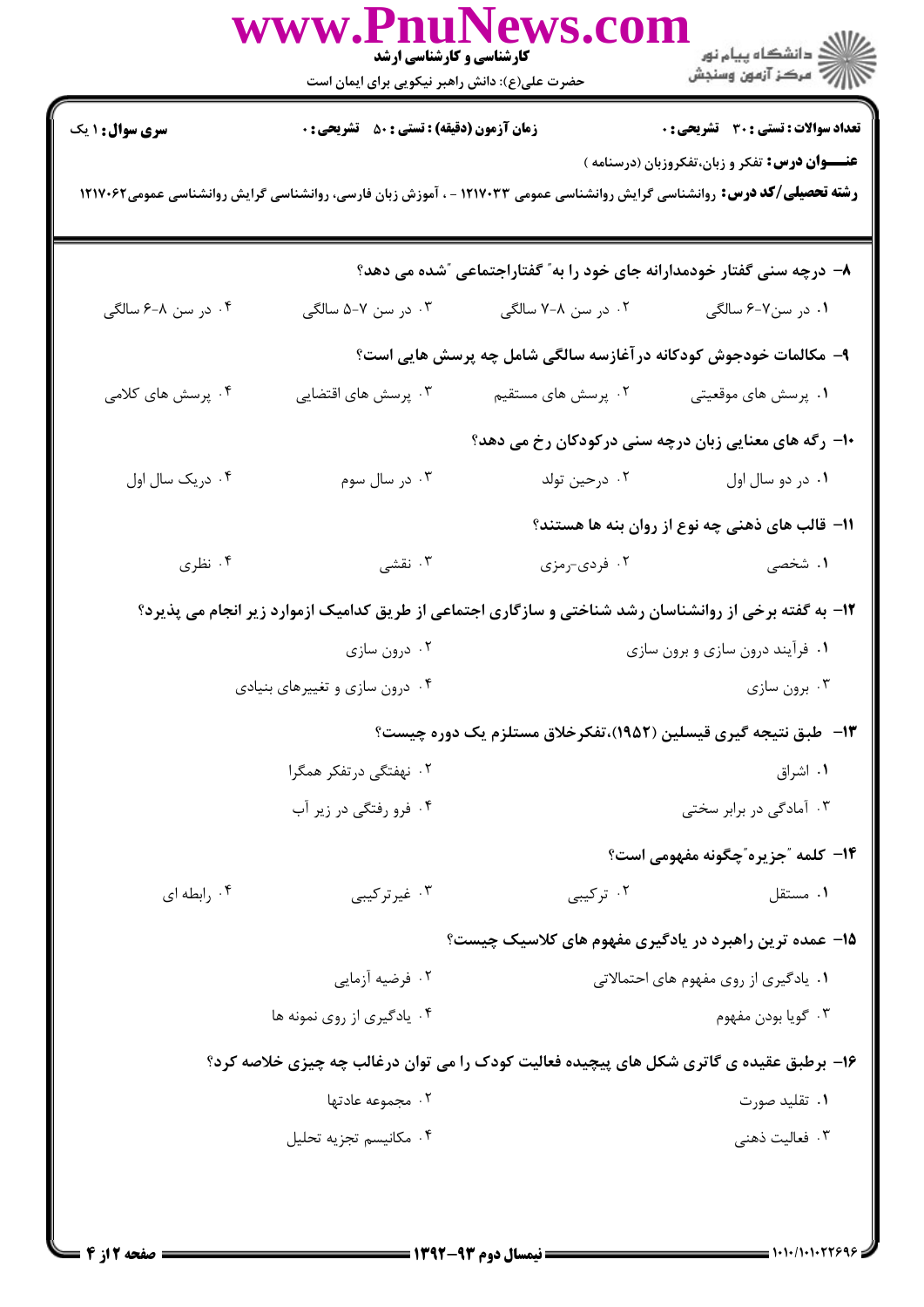|                                                                                                                                                                                          | www.PnuNews.col<br><b>کارشناسی و کارشناسی ارشد</b><br>حضرت علی(ع): دانش راهبر نیکویی برای ایمان است |                                | الاڪ دانشڪاه پيام نور<br>الاڪ مرڪز آزمون وسنڊش                                                        |  |  |
|------------------------------------------------------------------------------------------------------------------------------------------------------------------------------------------|-----------------------------------------------------------------------------------------------------|--------------------------------|-------------------------------------------------------------------------------------------------------|--|--|
| <b>سری سوال : ۱ یک</b>                                                                                                                                                                   | <b>زمان آزمون (دقیقه) : تستی : 50 ٪ تشریحی : 0</b>                                                  |                                | <b>تعداد سوالات : تستی : 30 ٪ تشریحی : 0</b>                                                          |  |  |
| <b>عنـــوان درس:</b> تفکر و زبان،تفکروزبان (درسنامه )<br><b>رشته تحصیلی/کد درس:</b> روانشناسی گرایش روانشناسی عمومی ۱۲۱۷۰۳۳ - ، آموزش زبان فارسی، روانشناسی گرایش روانشناسی عمومی۱۲۱۷۰۶۲ |                                                                                                     |                                |                                                                                                       |  |  |
|                                                                                                                                                                                          |                                                                                                     |                                | 17– كوچكترين واحد غير قابل تقسيم آواشناختي چيست؟                                                      |  |  |
| ۰۴ سیلاب                                                                                                                                                                                 | ۰۳ واژه                                                                                             | ۰۲ واج                         | ۰۱ حرف                                                                                                |  |  |
|                                                                                                                                                                                          |                                                                                                     |                                | ۱۸– اختلال آفازیا بعلت آسیب درچه ناحیه ای از مغز می باشد؟                                             |  |  |
| ۰۴ ورنيکه                                                                                                                                                                                | ۰۳ جلوکرتکس                                                                                         | ۰۲ رشته های قوسی               | ۰۱ بروکا                                                                                              |  |  |
|                                                                                                                                                                                          |                                                                                                     |                                | ۱۹- آفازی کلی درمراحل بهبود خود به چه نوع آفازی تبدیل می گردد؟                                        |  |  |
| ۰۴ شیارسیروس                                                                                                                                                                             | ۰۳ ورنیکه                                                                                           | ۰۲ قالبی                       | ۰۱ بروکا                                                                                              |  |  |
|                                                                                                                                                                                          |                                                                                                     |                                | +۲- درکدامیک ازروش های آموزش زبان دوم تمرین شفاهی فشرده ضروری می باشد؟                                |  |  |
| ۰۴ مستقیم                                                                                                                                                                                | ۰۳ غیرمستقیم یا فشرده                                                                               | ۰۲ فونتیک                      | ٠١ عوامانه سازى                                                                                       |  |  |
|                                                                                                                                                                                          |                                                                                                     |                                | <b>۲۱</b> - کدامیک از مراکز زیر از نظر آناتومی به منطقه مرکزی زبان معروف می باشد؟                     |  |  |
| ۰۴ مرکز تکلم قدامی                                                                                                                                                                       | ۰۳ مرکز تکلم خلفی                                                                                   | ۰۲ چين آنگولار                 | ۰۱ شیار هشل                                                                                           |  |  |
|                                                                                                                                                                                          |                                                                                                     |                                | <b>۲۲</b> - کدامیک ازقسمت های زیرمرکز درک و تفسیرکلمات دیده شده می باشد؟                              |  |  |
| ۰۴ شیار هشل                                                                                                                                                                              | ۰۳ چين انگولار                                                                                      | ۰۲ بروکا                       | ٠١ ورنيكه                                                                                             |  |  |
|                                                                                                                                                                                          |                                                                                                     |                                | ۲۳- درکودکان اصلاح شنیداری ازچه سنی شروع می شود؟                                                      |  |  |
| ۰۴ - ۶–۶ ماهگی                                                                                                                                                                           | ۰۳ - ۳–۳ ماهگی                                                                                      | ۰۲ ۳-۶ ماهگی                   | ۰۱ ۳-۵ ماهگی                                                                                          |  |  |
|                                                                                                                                                                                          |                                                                                                     |                                | <b>۲۴</b> - درچند درصد افراد چپ دست دچار آفازیا مرکز تکلم در نیمکره چپ قرار دارد؟                     |  |  |
| ۵۷ ۰۴ درصد                                                                                                                                                                               | ۰۳ ۵۵ درصد                                                                                          | ۰۲ درصد                        | ۰.۱ ۶۰ درصد                                                                                           |  |  |
|                                                                                                                                                                                          |                                                                                                     |                                | ۲۵- طبق نظر پیاژه درکدام مرحله از دوره حسی-حرکتی کودکان درحل مساله همانند دانشمندان کوچک عمل می کنند؟ |  |  |
| ۰۴ پنجم                                                                                                                                                                                  | ۰۳ چهارم                                                                                            | ۰۲ سوم                         | ۰۱ ششم                                                                                                |  |  |
|                                                                                                                                                                                          |                                                                                                     |                                | ۲۶- طبق گفته تارنس ، روانشناس آمریکایی اوج آفرینندگی درکودکان چه سنی است؟                             |  |  |
| ۰۴ بین۴ تا ۸ سالگی                                                                                                                                                                       | ۰۳ بین ۵/۵و۸ سالگی                                                                                  | ۰۲ بین ۶/۵و۹ سالگ <sub>ی</sub> | ۰۱ بین ۴/۵و۹ سالگی                                                                                    |  |  |
|                                                                                                                                                                                          | ۲۷- تارنس افت اندیشه خلاق درکودکان را درچه سال هایی می داند؟                                        |                                |                                                                                                       |  |  |
| ۰۴ ۵و۸ و۱۱سالگی                                                                                                                                                                          | ۰۳ و۷ و۱۱سالگی                                                                                      | ۲. ۳و۶ و۱۱سالگی                | ۰۱ ۲/۵و۹ سالگی                                                                                        |  |  |
|                                                                                                                                                                                          |                                                                                                     |                                |                                                                                                       |  |  |